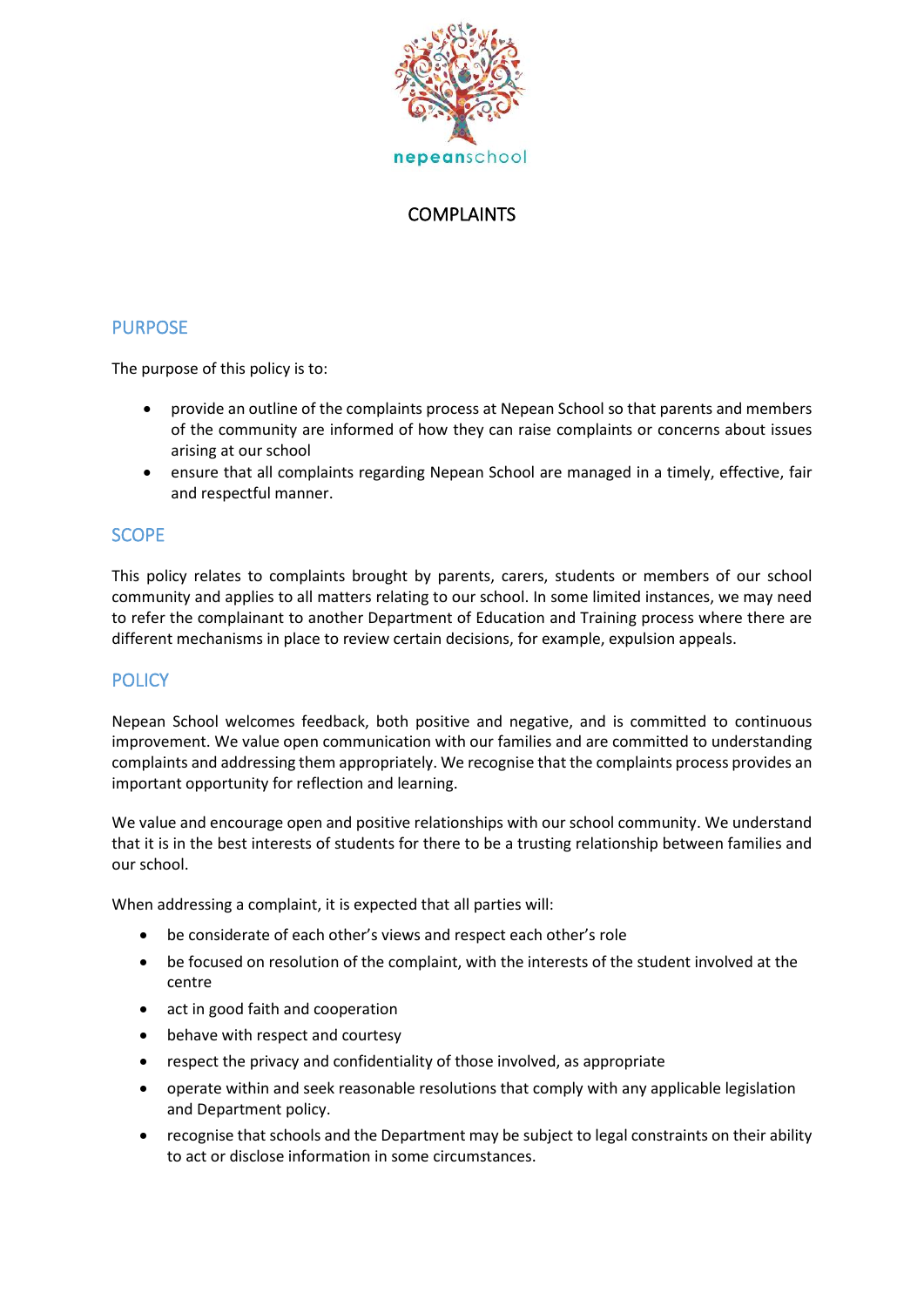## Preparation for raising a concern or complaint

Nepean School encourages parents, carers or members of the community who may wish to submit a complaint to:

- carefully consider the issues you would like to discuss
- remember you may not have all the facts relating to the issues that you want to raise
- think about how the matter could be resolved
- be informed by checking the policies and guidelines set by the Department and Nepean School (see "Further Information and Resources" section below).

### Complaints process

Nepean School is always happy to discuss with parents/carers and community members any concerns that they may have. Concerns in the first instance should be directed to Assistant Principal or Principal. Where possible, school staff will work with you to ensure that your concerns are appropriately addressed.

Where concerns cannot be resolved in this way, parents or community members may wish to make a formal complaint to the Principal or Assistant Principal, noting that formal complaints should be directed to a member of the school's leadership team.

If you would like to make a formal complaint, in most cases, depending on the nature of the complaint raised, our school will first seek to understand the issues and will then convene a resolution meeting with the aim of resolving the complaint together. The following process will apply:

- **1. Complaint received:** Please either email, telephone or arrange a meeting through the front office with the Assistant Principal or Principal, to outline your complaint so that we can fully understand what the issues are. We can discuss your complaint in a way that is convenient for you, whether in writing, in person or over the phone.
- **2. Information gathering:** Depending on the issues raised in the complaint, the Principal, Assistant Principal or nominee may need to gather further information to properly understand the situation. This process may also involve speaking to others to obtain details about the situation or the concerns raised.
- **3. Response:** Where possible, a resolution meeting will be arranged with the [Assistant Principal/Principal] to discuss the complaint with the objective of reaching a resolution satisfactory to all parties. If after the resolution meeting we are unable to resolve the complaint together, we will work with you to produce a written summary of the complaint in the event you would like to take further action about it. In some circumstances, the Principal may determine that a resolution meeting would not be appropriate. In this situation, a response to the complaint will be provided in writing.
- **4. Timelines:** Nepean School will acknowledge receipt of your complaint as soon as possible (usually within two school days) and will seek to resolve complaints in a timely manner. Depending on the complexity of the complaint, Nepean School may need some time to gather enough information to fully understand the circumstances of your complaint. We will endeavour to complete any necessary information gathering and hold a resolution meeting where appropriate within 10 working days of the complaint being raised. In situations where